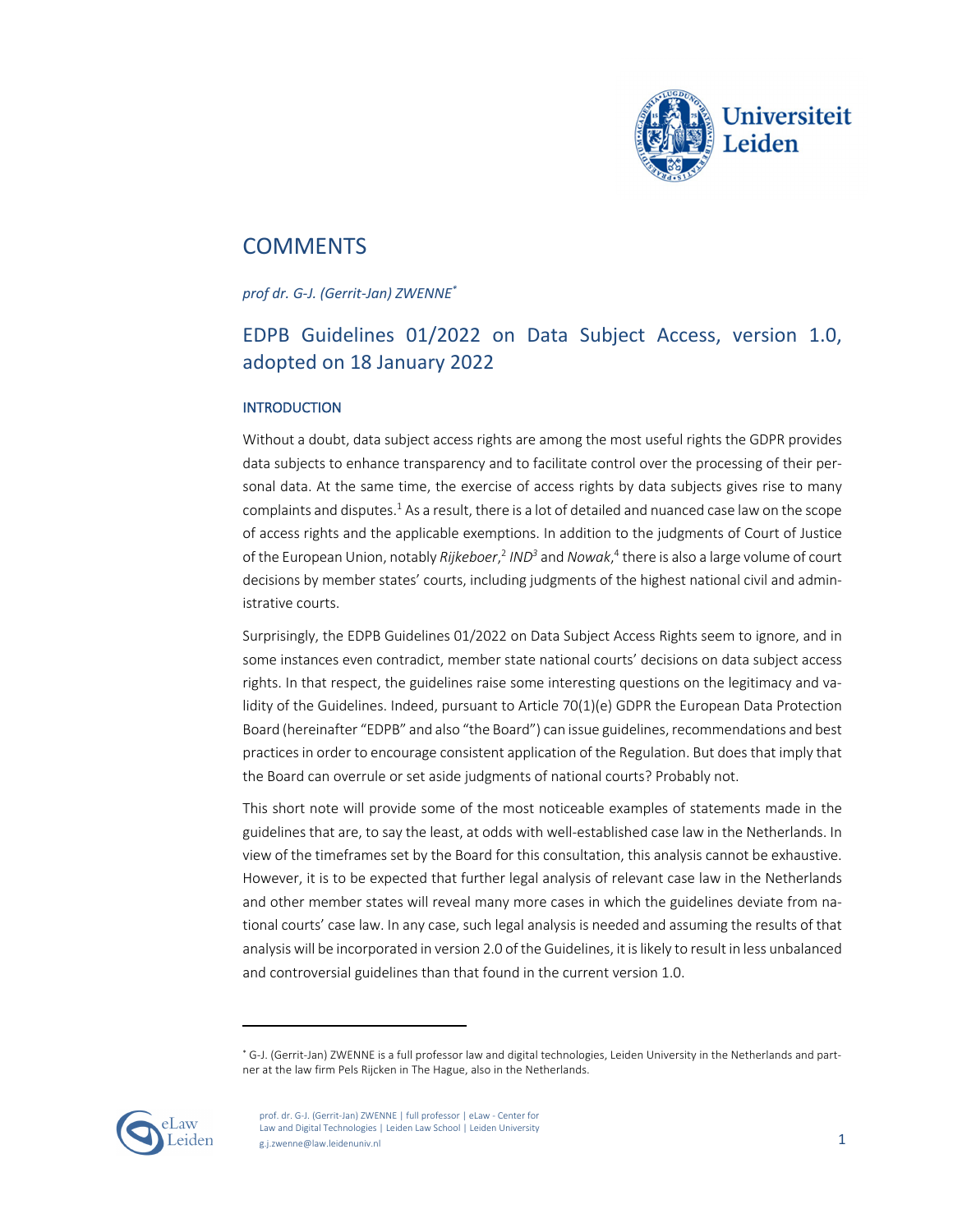## EXAMPLE 1: INTENTION DOES MATTER

#### The Guidelines

In paragraph 13, the Guidelines state that

"[g]iven the broad aim of the right of access, the aim of the right of access is not suitable to be analysed as a precondition for the exercise of the right of access by the controller as part of its assessment of access requests. Thus, controllers should not assess "why" the data subject is requesting access, but only "what" the data subject is requesting […]. Therefore, for example, the controller should not deny access on the grounds or the suspicion that the requested data could be used by the data subject to defend themselves in court in the event of a dismissal or a commercial dispute with the controller."

At the end of this paragraph is a footnote explaining that

"this is without prejudice to any applicable national procedural rules adopted in accordance with Art. 23 GDPR, which determine for example the boundaries of the information to be provided to or exchanged between the parties to ongoing (court) proceedings and other ongoing (legal) claims or causes of action arising in the context of that legal relationship."

#### **Comments**

Data subjects do not need to substantiate their requests for access to their data held by controllers. Nevertheless, in number of cases Dutch courts, including the Supreme Court (*Hoge Raad*) and the Council of State (*Raad van State*), have decided that the controller was not obliged to comply with the access request as it was evident that the data subject did not request access in order to be aware of, and verify, the lawfulness of the processing (Recital 63 GDPR).

For instance, in a case where the data subject had stated that he submitted his request in the context of legal proceedings he wanted to start against the controller, the District Court of Rotterdam ruled that: <sup>5</sup>

"The purpose of the access right is to enable the data subject to become aware of the personal data that have been collected about him and to check whether these data are correct and have been processed lawfully. At the time of the oral hearing, [the applicant, i.e. data subject] stated that he only submitted these requests in order to prove his innocence with documents relating to procedural files in which he was involved as a litigant. Notably, the applicant's [i.e. data subject]'s objective is not to verify whether his personal data are correct and have been processed lawfully, but to obtain information that he wants to use to provide (further) proof of his innocence in proceedings that he

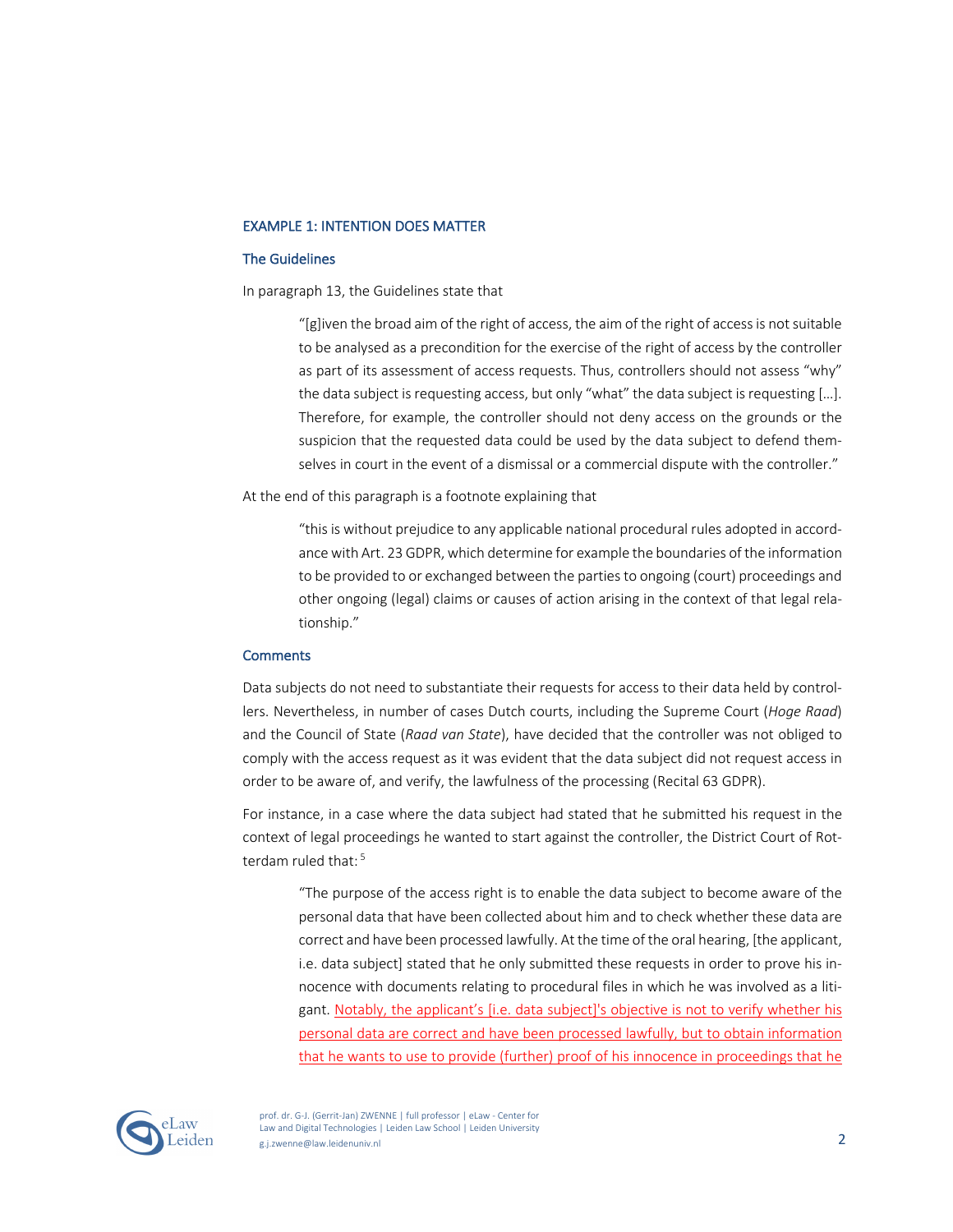may initiate against the Dutch State. Therefore, the [data subject's] objective is not prompted by the protection of personal data, implying an abuse of rights [*misbruik van recht*]."

[emphasis added]

District Court of Rotterdam 21 January 2020, ECLI:NL:RBROT:2020:515, nr. 4.8.

Similarly, on the access right of Art. 12 of the Data Protection Directive 95/46, the Dutch Supreme Court (*Hoge Raad*) ruled that the controller does not have to comply with an access request if that request is not submitted for the purpose of verifying whether the data are correct and lawfully processed:

"To the extent relevant here, Directive 95/46/EC [...] which has been implemented by the Data Protection Act, allows the data subject to verify whether her personal data are accurate and have been processed lawfully, in order to protect the data subject's right to privacy. Such verification may then lead to rectification, erasure or blocking of the data. The present claim of the plaintiff [i.e. data subject] is aimed at obtaining information for the purpose of the present proceedings and not for the purpose of Directive 95/46/EC (unlike, for example, the case in the CJEU judgment of 20 December 2017) [..]. Therefore, this is not personal data within the meaning of that Directive. Cf. the aforementioned judgment of the CJEU of 17 July 2014, paragraphs 44-46. The Court of Appeal therefore correctly held that the plaintiff [i.e. data subject] cannot derive from the Data Protection Act a right to the provision of [...] the medical analysis."

[emphasis added]

Supreme Court 16 March 2018, ECLI:NL:HR:2018:365, nr. 3.3.3.

Similar deliberations can be found in Judgments of the Council of State (*Raad van State*). E.g Council of State 6 November 2019, ECLI:NL:RVS:2019:3754, nr. 8.

In another case, the Court of Appeal of The Hague (*Gerechtshof Den Haag*) was a bit more lenient and held that the data subject can have other interests, but only in addition to the purpose of verifying the correctness of the data and lawfulness of the processing:

"With respect to the fact that [the data subject] may also have had another interest, namely obtaining the data in order to use them in legal proceedings [...] This does not imply that he is abusing this right. After all, under these circumstances it cannot be assumed that [the data subject] is exercising his right for another purpose than that for which it was granted.

[emphasis added]



prof. dr. G-J. (Gerrit-Jan) ZWENNE | full professor | eLaw - Center for Law and Digital Technologies | Leiden Law School | Leiden University g.j.zwenne@law.leidenuniv.nl 3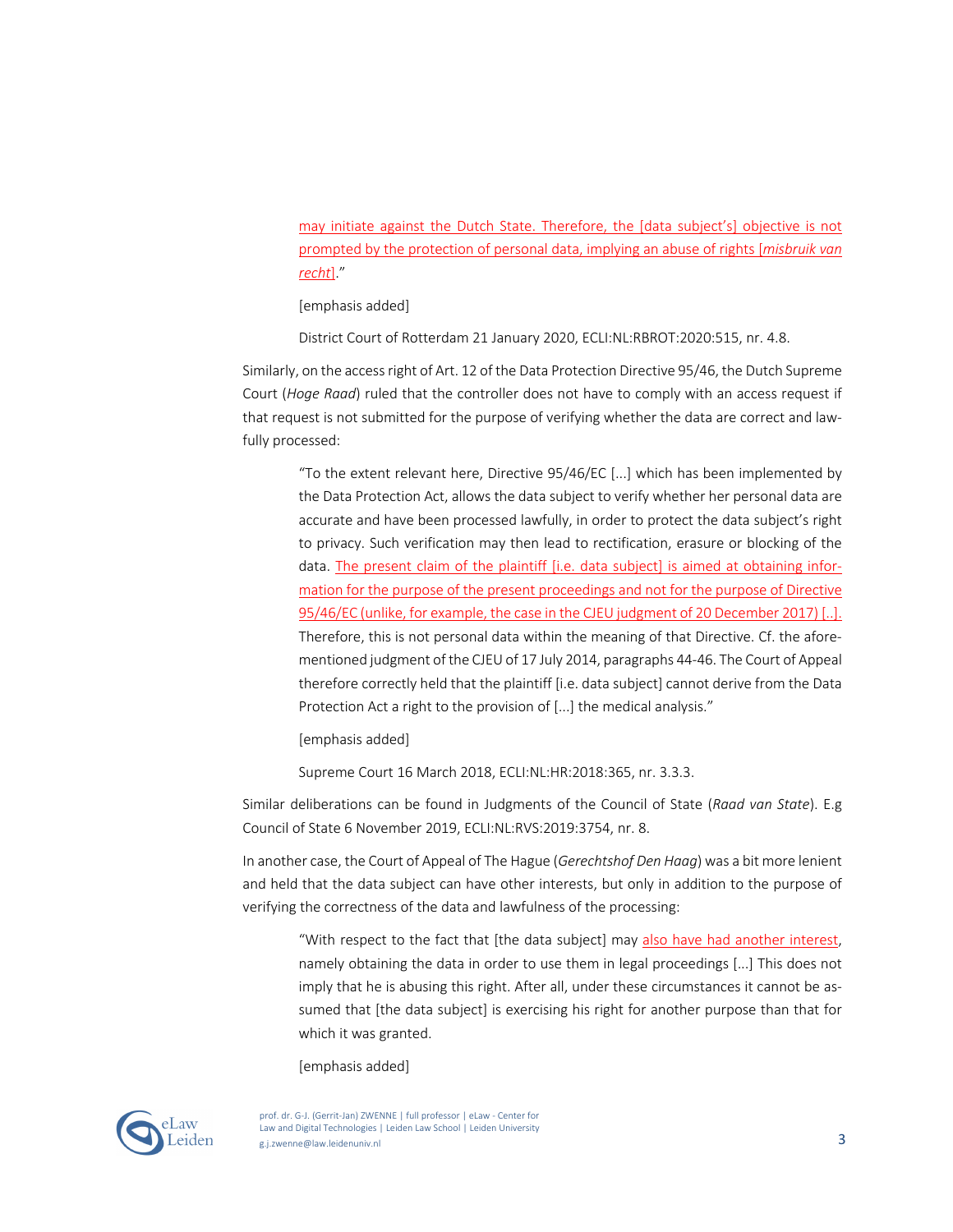Court of Appeal of The Hague 31 October 2017, ECLI:NL:GHDHA:2017:3011, nr. 7.

#### **Conclusion**

The statements made in paragraph 13 of the Guidelines are at odds with well-established case lawin the Netherlands. The footnote placed at the end of paragraph 13 of the guidelines provides for a bit a nuance, but evidently does not sufficiently take into account developments in national case-law.

## EXAMPLE 2: SPECIFICATION OF ACCESS REQUESTS

#### The guidelines

In paragraph 35 the Guidelines discuss access requests:

Data subjects have the right to obtain, with the exceptions mentioned below, full disclosure of all data relating to them (for details on the scope, see section 4, para. Error! Reference source not found.) [sic]. Unless explicitly requested otherwise by the data subject, a request to exercise the right of access shall be understood in general terms, encompassing all personal data concerning the data subject. Limiting access to part of the information may be considered in the following cases:

#### […]

In situations where the controller processes a large amount of data concerning the data subject, the controller may have doubts if a request of access, that is expressed in very general terms, really aims at receiving information on all kind of data being processed or on all branches of activity of the controller in detail. These may arise in situations, where there was no possibility to provide the data subject with tools to specify their request from the beginning or where the data subject did not make use of them. The controller then faces problems of how to give a full answer while simultaneously avoiding the creation of an overflow of information for the data subject that the data subject is not interested in and cannot effectively handle. There may be ways to solve this problem, depending on the circumstances and the technical possibilities, for example by providing self-service tools in online contexts (see section 5 on the layered approach). If such solutions are not applicable, a controller who processes a large quantity of information relating to the data subject may request the data subject to specify the information or processing to which the request relates before the information is delivered (see Recital 63 GDPR). This exceptional situation may exist for example in case of a company with several fields of activity or a public authority with different administrative units, if the controller found that numerous data relating to the data subject are



prof. dr. G-J. (Gerrit-Jan) ZWENNE | full professor | eLaw - Center for Law and Digital Technologies | Leiden Law School | Leiden University g.j.zwenne@law.leidenuniv.nl 4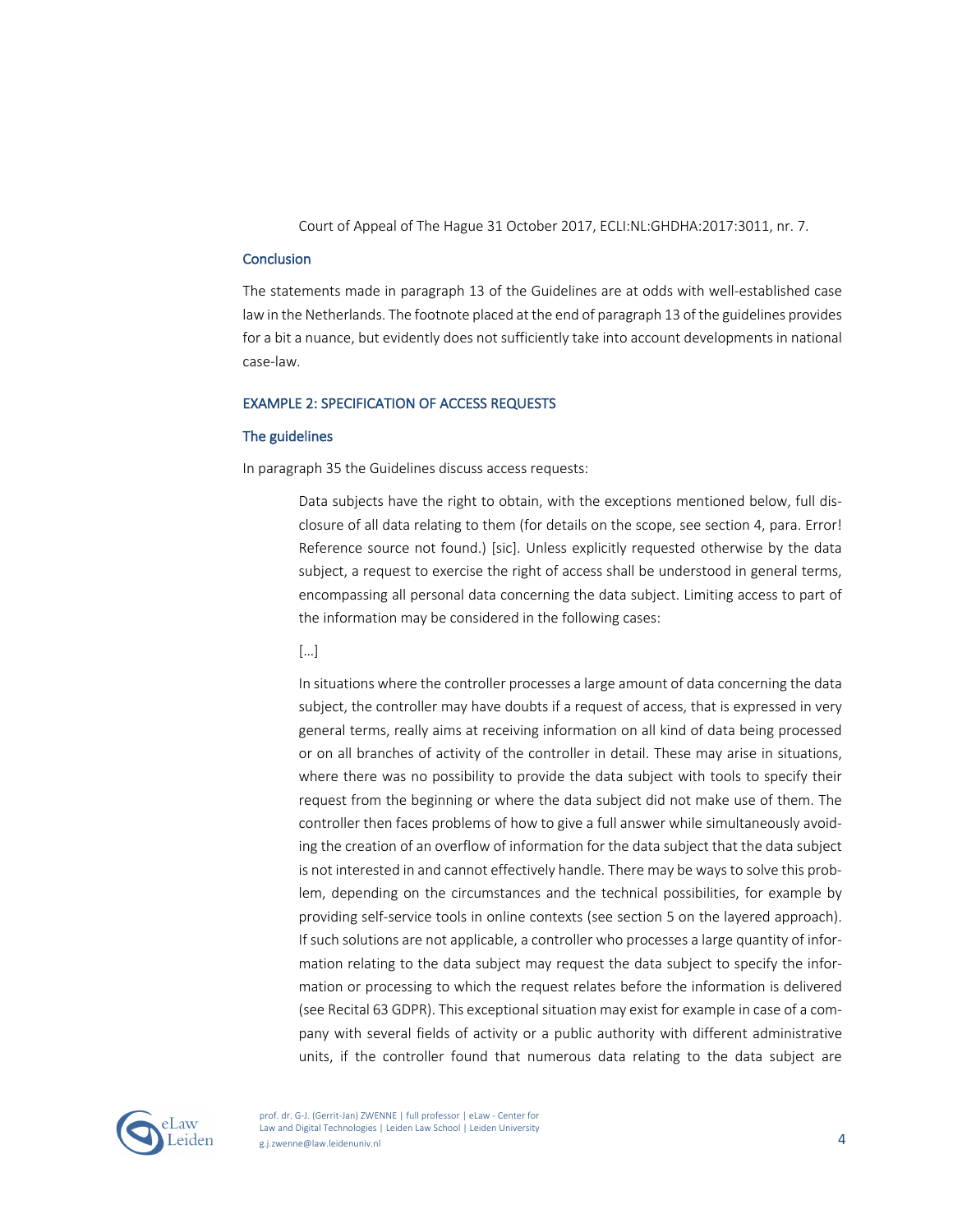processed in those branches as well as in cases where the controller has been collecting data upon frequent activities of the data subject for years.

#### **Comments**

The guidelines seem to disregard the fact that in practice many data subject access requests are phrased in very general and broad terms, requesting all personal data processed within the organization of the controller, be it in customer and/or personnel management systems, visitor registration, CCTV systems, back-up tapes, personal email archives of employees working in the organization of the controller, etc.

It goes without saying that complying with such broadly worded requests would require a disproportionate effort by the controller, not only to find the requested data but also to subsequently assess whether copies of such data can be provided without adversely affecting the rights and freedoms of others (Art. 15(4) GDPR).

The solutions suggested by the guidelines, 'self-service tools in online contexts', may work in some instances for some controllers, but definitely not for the majority of them. It seems very impractical, if not completely inconceivable, that most controllers are able to develop and apply tools that allow the data subject access to all systems used by the controller, including visitor registrations, CCTV systems, back-up tapes, etc.

It is exactly for this reason that Dutch courts found that the data subject is required to specify such access requests (cf. Recital 63 GDPR). In many instances they explicitly ruled that access requests cannot be used for so-called 'fishing expeditions'. The controller is only required to provide access to the extent that the data subjects have sufficiently specified their requests.

For instance, already in 2014, the Appeals Court of 's-Hertoghenbosch (*Gerechtshof 's-Hertoghenbosch*) ruled that:

[Appellants, i.e. data subjects] literally request to order Rabobank [controller] to provide [appellants, i.e. data subjects] with "copies and/or excerpts of all (emphasis added: court) documents upon which the personal data of [appellants] and/or their companies appear.

The [appellants' i.e. data subjects] request thus relates to a large number of records, while there is no more than a suspicion that the requested records contain more or different personal data of [appellants, i.e. data subjects] than those already provided to them.

This wording is so unspecific that Rabobank [controller] is forced to search through all (digital) documents to be found at its premises, not one excepted, in order to select



prof. dr. G-J. (Gerrit-Jan) ZWENNE | full professor | eLaw - Center for Law and Digital Technologies | Leiden Law School | Leiden University extraction technological contains the contact of the contact of the contact of the contact of the contact of the contact of the contact of the contact of the contact of the contact of the contact of the contact of the cont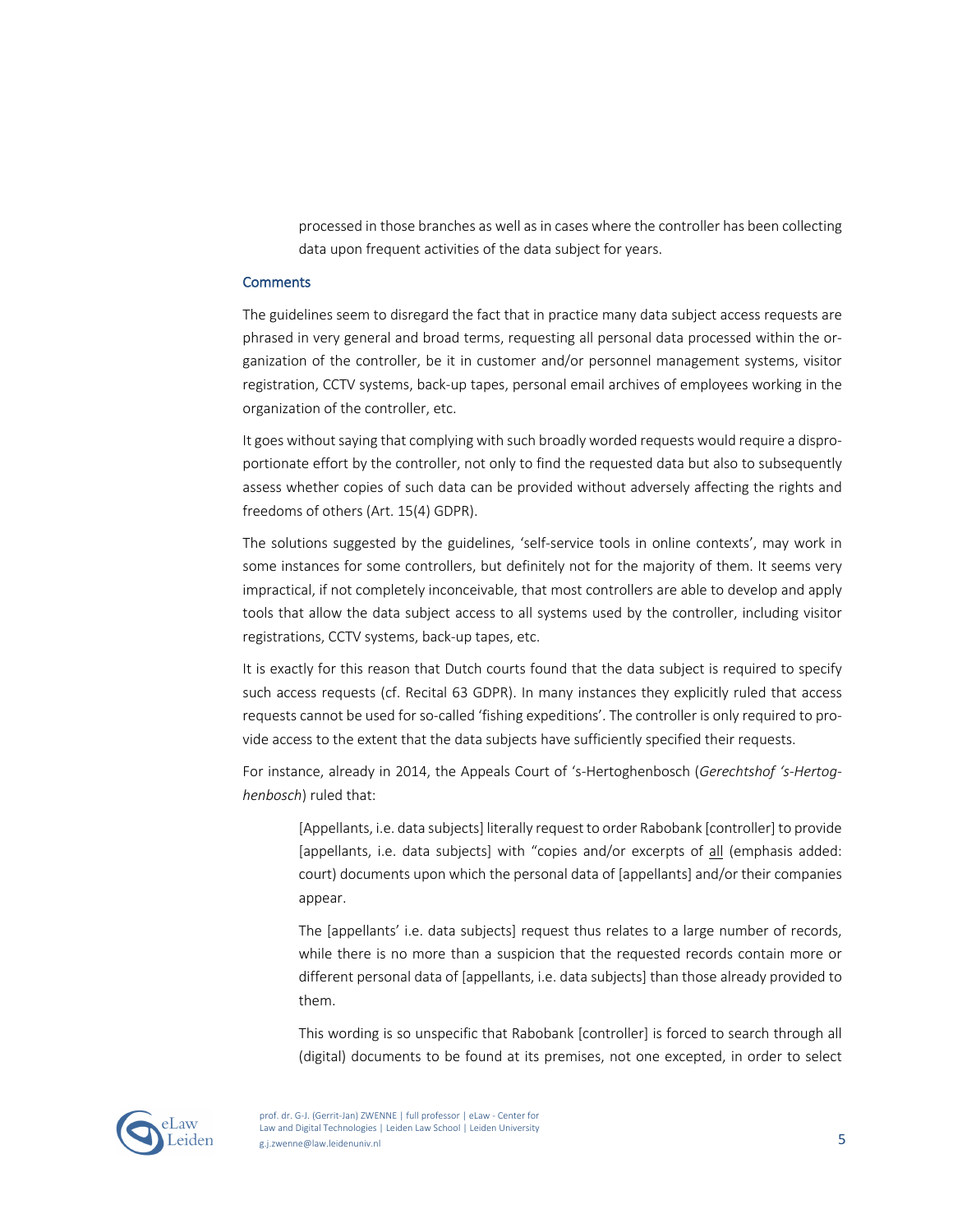those documents in which (each time) at least one of the personal data of [appellants, i.e. data subjects] appears, and to incur costs in that respect.

With this the Court of Appeal is of the opinion that the access request from the [appellants] is so unspecified that it should be considered as an inadmissible 'fishing expedition.

This means that, in so far as Rabobank [controller] had not yet complied with the request, the requests of [appellants, i.e. data subjects] must be rejected because of their indeterminacy."

[emphasis added]

Appeals Court 's-Hertoghenbosch, 11 December 2014, ECLI:NL:GHSHE:2014:5221, overw. 7.12.5-9.

In that specific case, the data subject submitted an appeal to the Supreme Court (*Hoge Raad*). The Supreme Court did not review this case for procedural reasons (ECLI:NL:HR:2016:508). However, in his opinion Advocate-General Wuisman explained that is his view the appeal was unfounded:

"[W]ith the term 'fishing expedition' the Court of Appeal does not intend to indicate more than that the request of the applicant [i.e. data subject] is too extensive and consequently it would be too costly to search through all documents present at Rabobank, including documents of a digital nature. And that, in all reasonableness, cannot be required of Rabobank [controller]"

[emphasis added]

AG Wuisman van 15 January 2016, ECLI:NL:PHR:2016:1, nr. 2.9.1

Moreover, four years later the same Appeals Court ruled similarly:

"In the case at hand, there is no concrete and  $-$  also in the light of the information already provided – further substantiated request. This implies that the Court of Appeal also considers the present case to be a case of a 'fishing expedition', since [the appellant, i.e. data subject] has (or at least should be deemed to have) only made a general request without even the slightest clarification as to what he, given the information already provided to him [...], wishes to have more clarity about."

Appeals Court 's-Hertoghenbosch, 1 February 2018, ECLI:NL:GHSHE:2018:363, nr. 3.7.6.

Many other judgments contain similar considerations. For instance, in its judgment of 20 June 2019, the District Court of Amsterdam found that

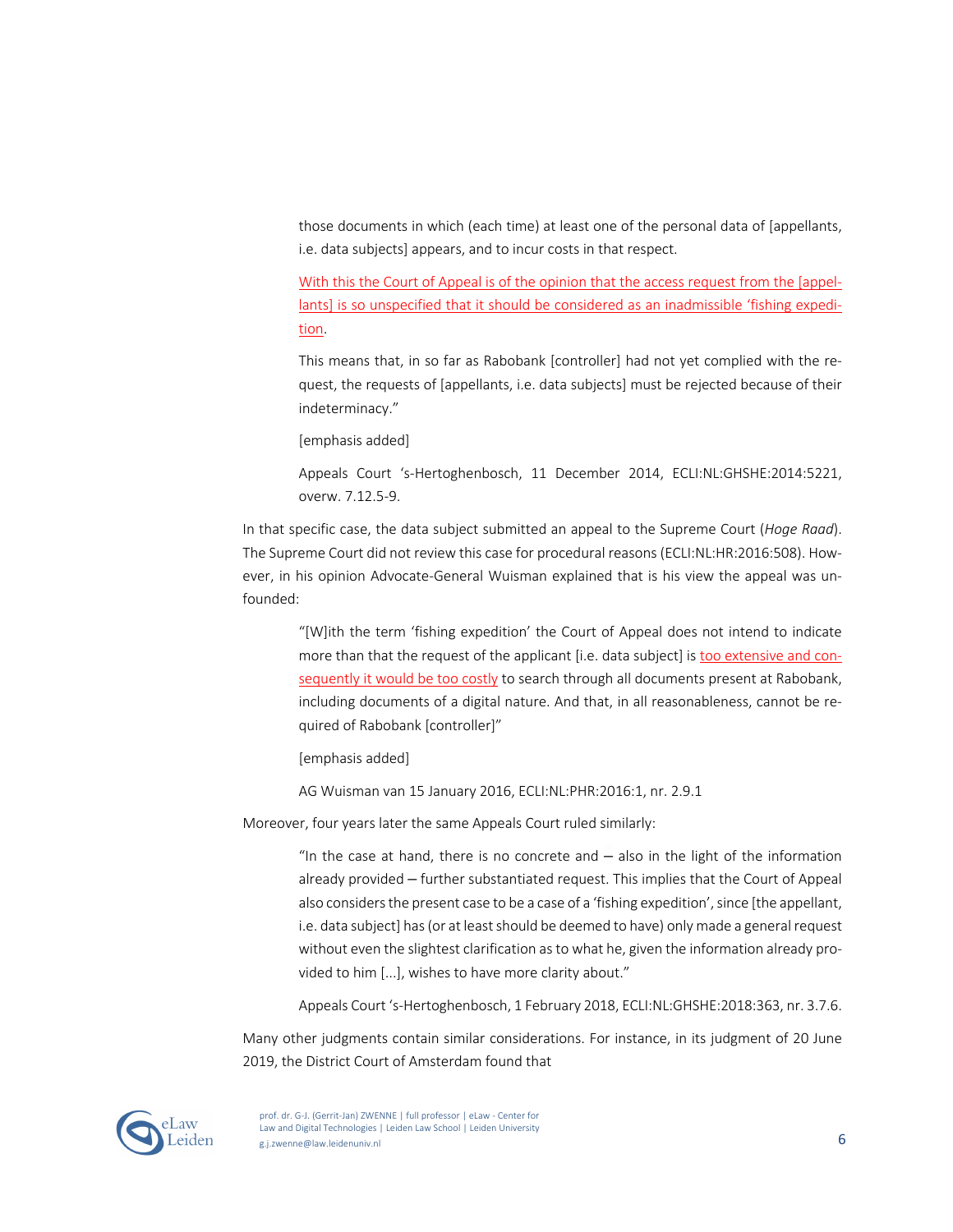"the access request is worded so broadly that it is too indefinite to be complied with."

And also that:

"fully complying with [the applicant's, i.e. data subjects'] request for all processed personal data [...] would not only be almost practically impossible but would also entail a far too extensive and thus costly search by the [controller]."

[emphasis added]

Interestingly, the 'layered approach' suggested by the Guidelines is to some extent already applied by some Dutch courts, inter alia by the District Court of Midden-Nederland:

In the case of a broadly formulated access request, the [controller] can, in principle, only be required to perform a general search for the most common personal data (including name and address details). This is different in the case of a more specifically formulated request. In such a situation [the controller] can be required to conduct a more thorough investigation. In the plaintiff's [i.e. data subject's] case there was a very generally formulated request. Therefore, contrary to the plaintiff's [data subject's] opinion, there was no reason for the [controller] to also search for other – less obvious – personal data  $[...]''$ 

District Court of Midden-Nederland 15 June 2020, ECLI:NL:RBMNE:2020:2222, nr. 12

#### **Conclusion**

Evidently, the approach suggested by the Guidelines substantially deviates from the approaches adopted by courts in the Netherlands.

# EXAMPLE 3: VERIFICATION OF DATA SUBJECT'S IDENTITY

#### The Guidelines

In instances where the controller has reasonable doubts concerning the identity of the natural person making the access request, the controller may request the provision of additional information necessary to confirm the identity of the data subject (Art. 12(6) GDPR). The Guidelines (particularly para. 73) are right to emphasize that using a copy of an identity document (ID) as a part of the authentication process creates a risk for the security of personal data and may lead to unauthorized or unlawful processing. However, subsequently the Guidelines assert that such using copies should be considered inappropriate and therefore, according to the Guidelines, controllers must implement:

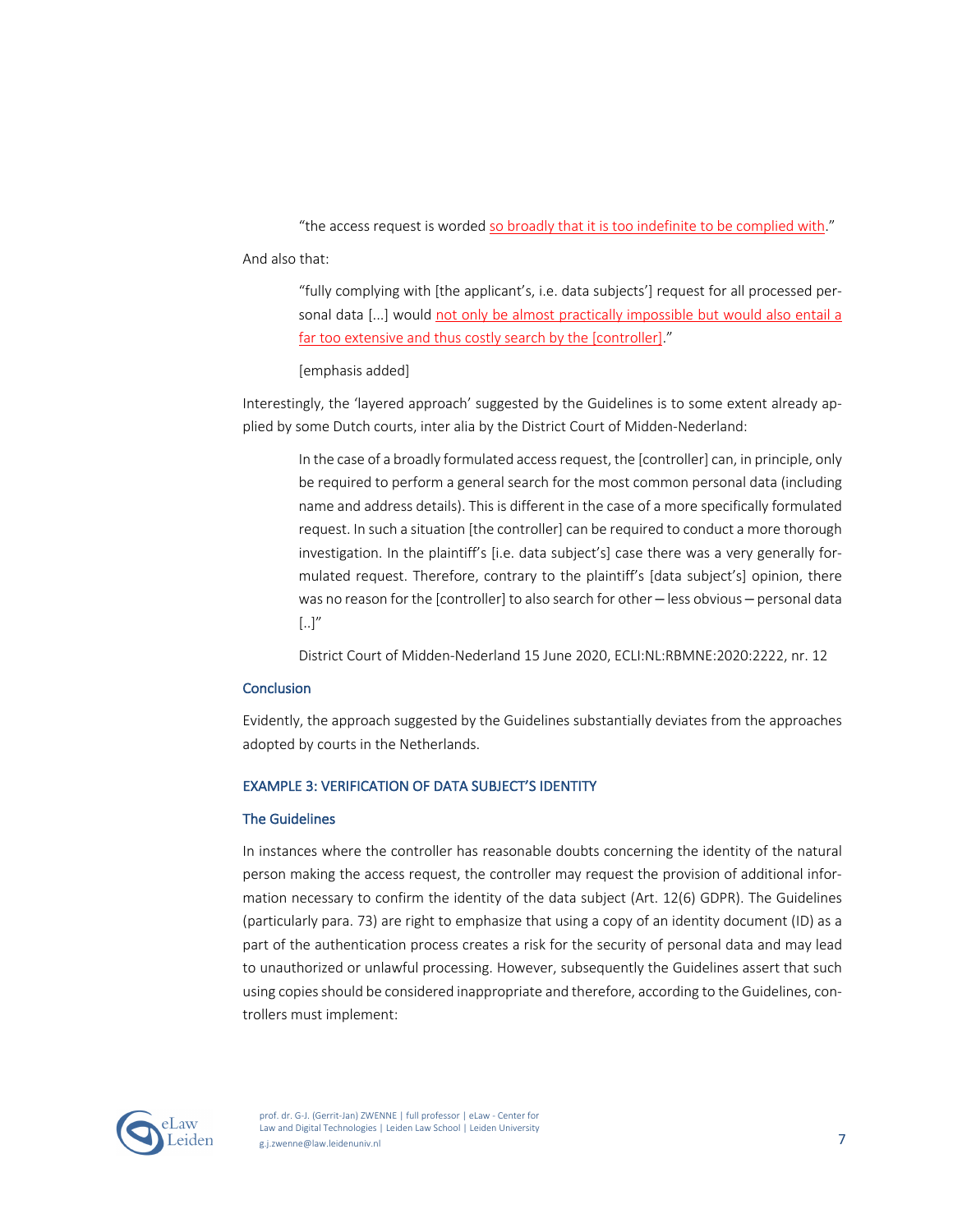"a quick and effective security measure to identify a data subject who has been previously authenticated by the controller, e.g. via e-mail or text message containing confirmation links, security questions or confirmation codes."

#### **Comments**

Obviously, if the data subject's identity has already been authenticated by the controller, the suggested authentication methods will be preferable to the copy-of-an-ID method. However, the real issue is of course how the controller can verify the data subject's identity in cases where that data subject has *not* already been authenticated. In some instances, possibly the controller could rely on other trusted third parties, for example by asking the data subject to transfer a small sum (e.g. one euro cent) to the bank account of the controller. In other instances, this will not be feasible and other methods need to be applied.

In the Netherlands, there are more than a couple of relevant judgments of the Council of State (*Raad van State*) on this issue. In one, the Council of State ruled that a controller, a municipality, was allowed to request a copy of an ID card:

"[I]n principle, the municipality has discretionary powers with regard to the manner in which it wishes to establish the identity of the applicant. That discretionary power is determined on the one hand by the principle that the identity must be established properly. On the other hand, it is determined by the fact that establishing the applicant's [i.e. data subject's] identity must not be so prohibitive as to infringe upon the right of the individual to apply freely to the municipality with an access request. The basic principle of requesting a copy of an identity document when requesting access is not considered unreasonable. This guarantees proper identification without infringing on the right of data subjects to apply freely to the municipality".

[emphasis added]

Council of State 9 December 2020, ECLI:NL:RVS:2020:2833, nrs. 5.1-5.2.

On the same day, in another judgment the Council of State found that the controller, another municipality, could not require the data subject to come in person to city hall for identification:

"The municipality routinely asks individuals who submit a request to erase personal data to stop by the town hall to identify themselves. For [the appellant, i.e. data subject], who lives on the other side of the country, this means that he would have to travel very far. There were other possibilities in this case to establish identity, which would create a lower threshold. For example, the submission of a copy of a passport is in principle considered a reasonable measure to verify identity. See the judgment of today,

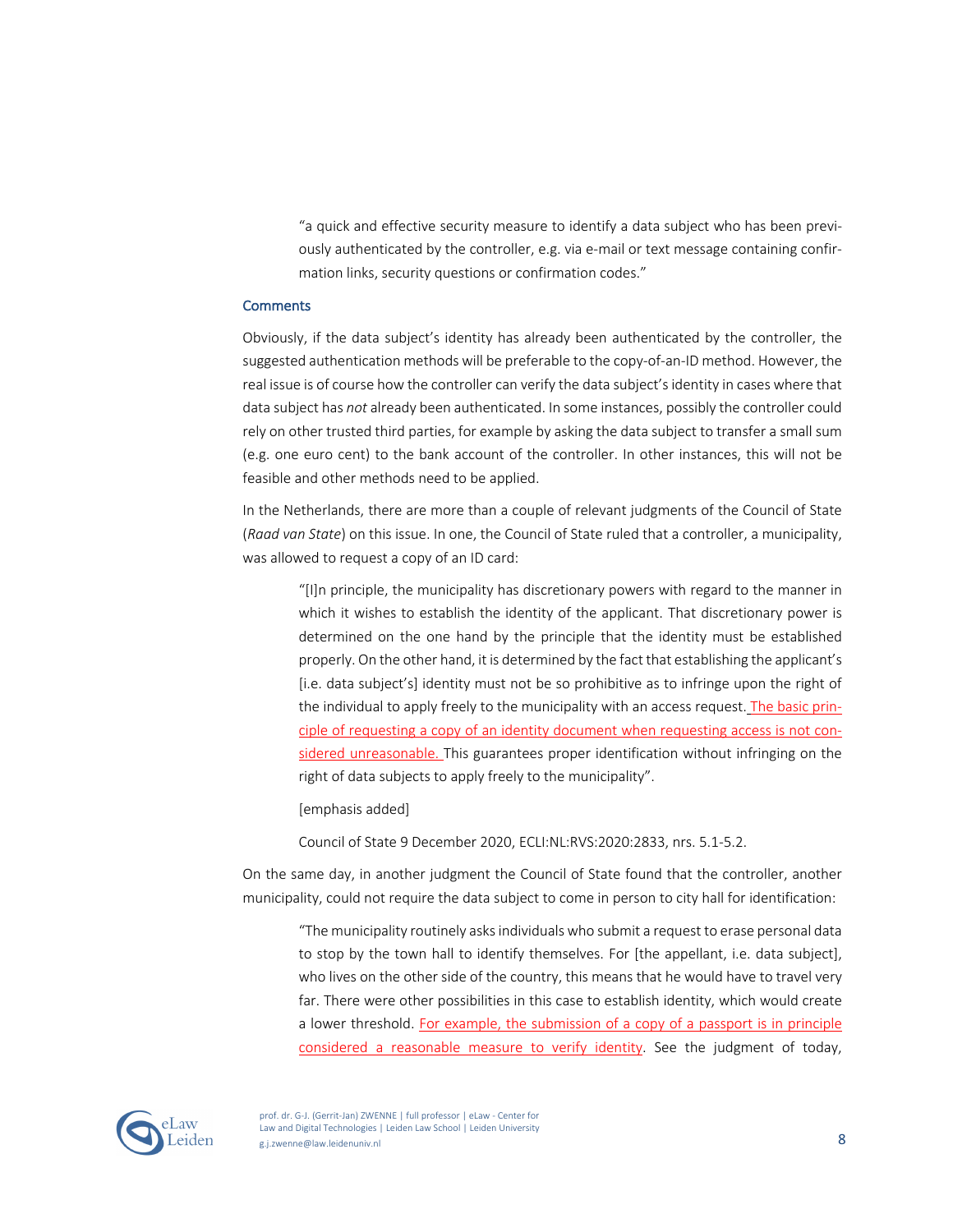ECLI:NL:RVS:2020:2833. [The appellant, i.e. data subject] had submitted a copy of an authenticated copy of his passport. The municipality could verify his identity on the basis of this. […] Therefore, the college's demand in this case was not a reasonable measure. The District Court was wrong in finding that the Board could reasonably have required [appellant] to visit the town hall."

[emphasis added]

Council of State 9 December 2020, ECLI:NL:RVS:2020:2915, nr. 5.1; *Cf.* Council of State 9 December 2020, ECLI:NL:RVS:2020:2927, nrs. 6.1-6.3

## **Conclusion**

The Guidelines rightly emphasize that there are security risks connected to the use of a copy of identification documents for authentication purposes. However, the Guidelines do not really have feasible suggestions for alternative authentication methods—in particular in cases where the data subject's identity has not already been verified. Therefore, in view of the judgments of the Council of State (*Raad van State*) and taking into account that many controllers will not have alternative authentication methods, the Guidelines would be more useful if they explain in more detail how such security risks can be mitigated.

#### FINAL REMARKS

As explained in the introduction, in view of the timeframes set by the Board for this consultation, this note cannot provide for a complete analysis of established national member state case-law. However, it can be expected that further legal analysis of relevant case law in the Netherlands and other member states will reveal many more instances where the guidelines deviate from national courts' case-law. Notably, the guidelines seem to deviate from numerous national court decisions on requests for access to internal and external correspondence (including e-mail and text messages) and documents prepared for internal discussion purposes, on opinions and views on individuals expressed in documents, the rights and freedoms of others, including economic interests.

Et cetera.

*The Hague Leiden Geneva, March 9, 2022*